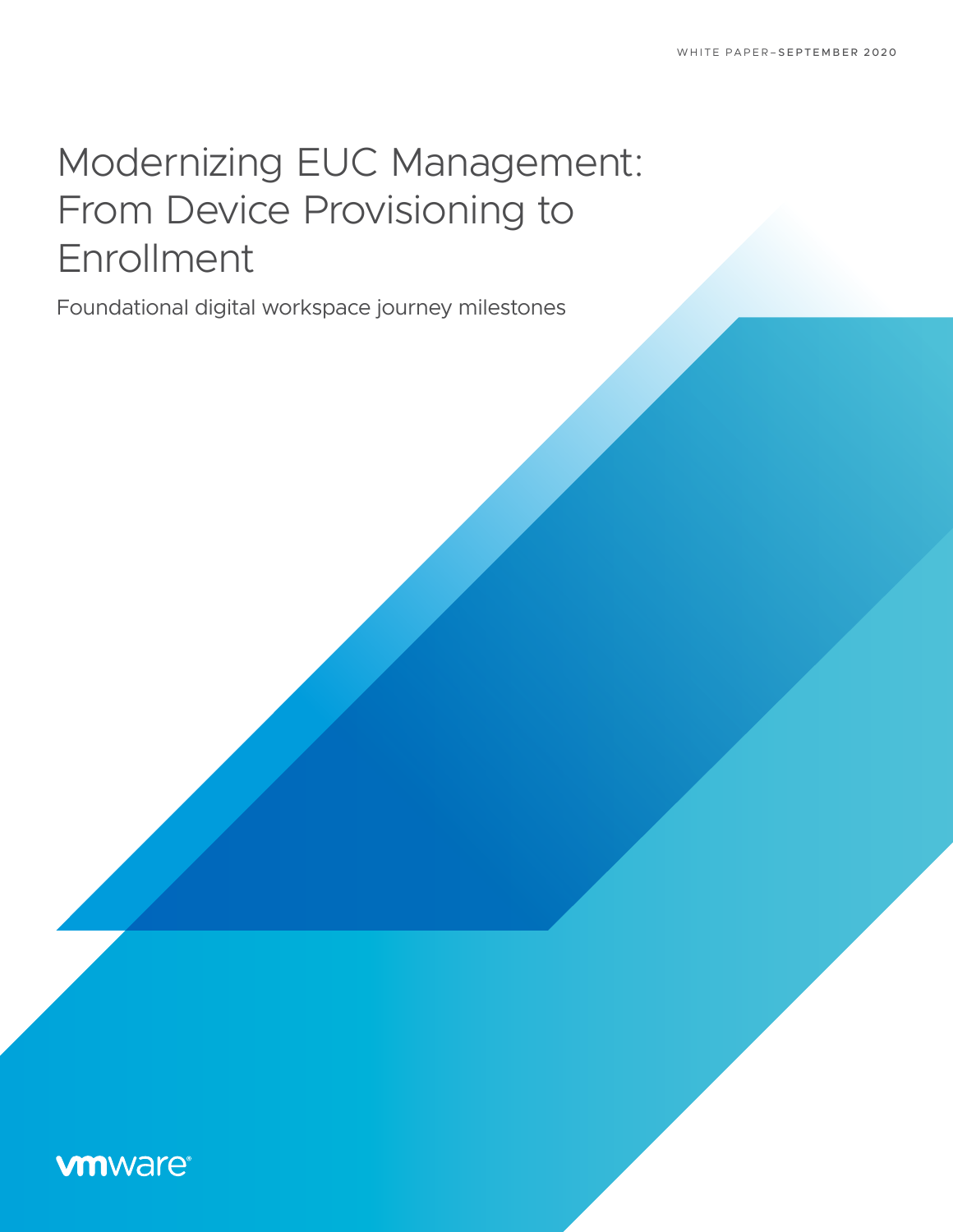### Table of Contents

| Managing a Modern Workspace with Old Processes Does Not Work 4 |  |
|----------------------------------------------------------------|--|
|                                                                |  |
|                                                                |  |
|                                                                |  |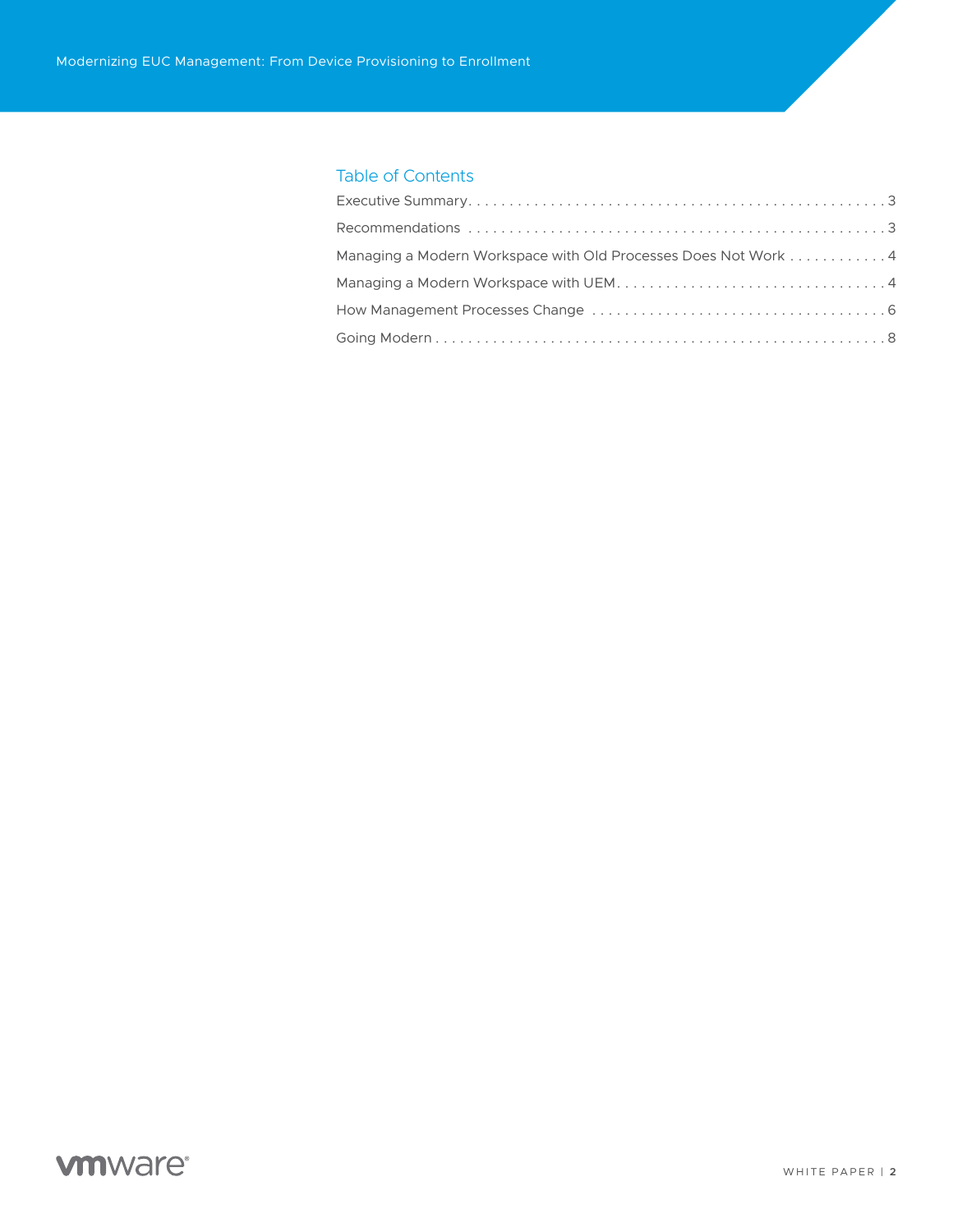### <span id="page-2-0"></span>Executive Summary

The workplace is radically changing: more applications are in the cloud or offered as services, more employees are working remotely, and more workers want flexibility in device choice. In light of today's workplace applications, devices and work styles, device and image-focused management is too time consuming, resource intensive and limiting. To simplify overhead and expand device and work options, organizations are reevaluating their established tools and processes for provisioning, managing and securing endpoint devices. By shifting to a lighter management model for end-user computing (EUC), organizations can keep pace with the faster evolution of workspaces and enable employees and IT to be more agile.

Implementing a lightweight management approach is more than just changing tools. It also requires modernizing processes, acquiring new skillsets, and revising roles. These changes affect everything from application deployment and testing cycles, engagement with business units, and how information is communicated to IT and respective business units. This modernization will primarily impact desktops and laptops running Microsoft Windows, which are a majority of the computers in use and account for a significant share of IT operational overhead. By reducing device-level operational overhead, employees take a more active role in managing their workspaces, and some IT professionals alter their job functions, which typically requires a carefully managed transition.

Many organizations are hesitant to modify well-established processes in fear of the disruption that this might cause. However, these older processes have several limitations that over time will constitute a barrier to effectively manage the modern workspace. Mainstream device operating systems, like Windows, are evolving rapidly with shortened periods between releases. And employees are demanding more device and platform choices. As the traditional processes make it more challenging and costly to adapt, the issue is not whether to move to a lightweight management model but when and how.

It is time to seize the opportunity to achieve the gains from modernizing EUC management. This paper describes some steps and considerations that your organization can take to augment or replace your existing processes with dynamic ones and minimize disruption.

#### <span id="page-2-1"></span>Recommendations

To reduce management overhead and keep pace with the changing workspace:

- Shift the focus of workspace management from devices and system images to users and entitlements.
- Adopt unified endpoint management (UEM) tools to support the constant change that occurs at the device, user and policy levels.
- Transform the provisioning, configuration, application management, patching and security of your digital workspaces by adopting user-centric, dynamic processes.
- Align key stakeholders on a unified approach to workspace management and security. Establish new levels of collaboration with the security and application teams.
- Help EUC engineering, IT operations and support team members understand the organizational and professional benefits of enabling a dynamic workspace evolution. Provide access to the tools and the knowledge needed for this transformation.
- Encourage a more proactive role for employees in the onboarding and management of their workspaces. Plan to communicate and educate employees accordingly.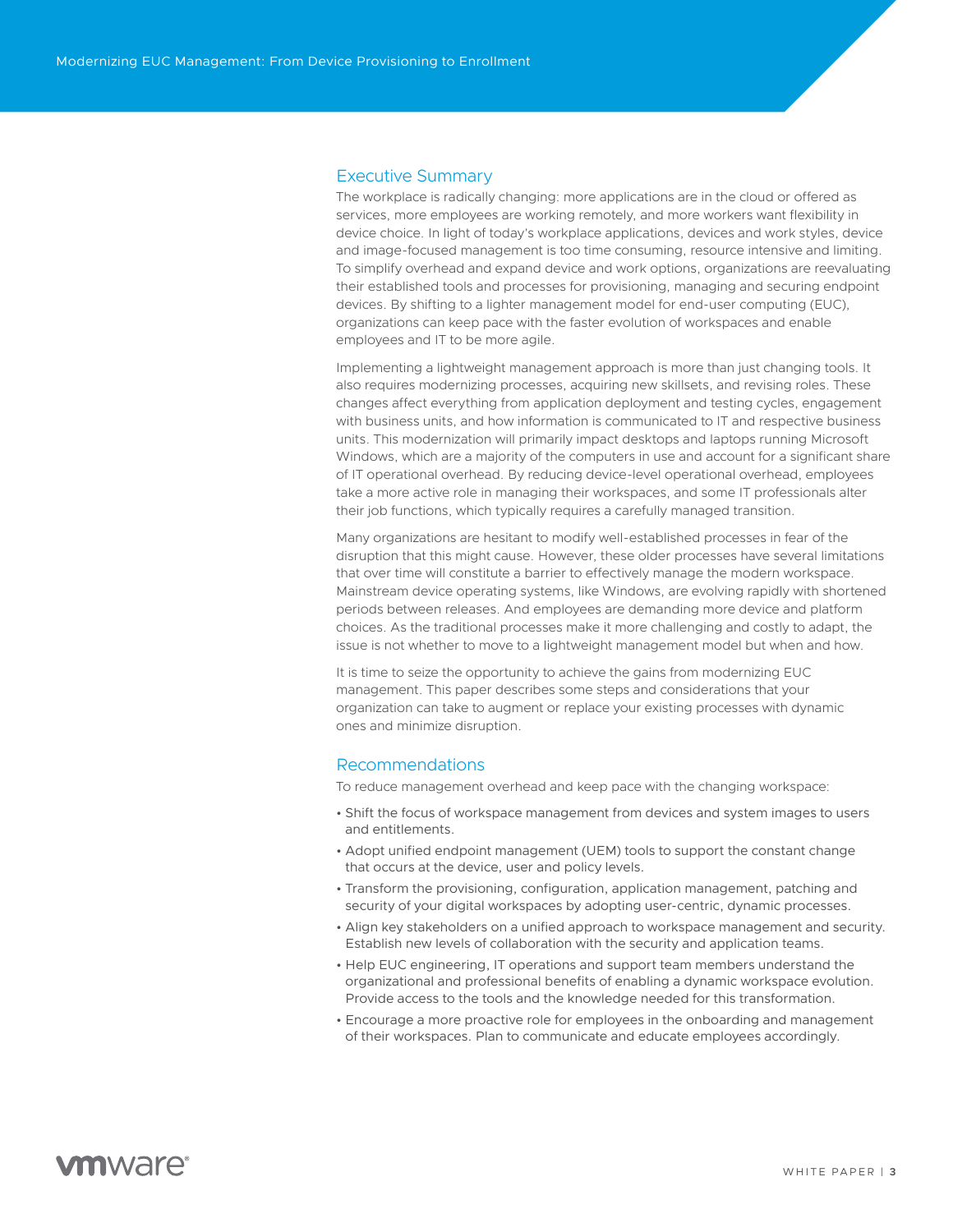### <span id="page-3-0"></span>Managing a Modern Workspace with Old Processes Does Not Work

Since the mid-1990s, organizations have managed and secured PCs by tightly controlling their configurations. PC lifecycle management (PCLM) tools, introduced to manage OS and application deployments and updates at scale, require that every configuration be "known" so that management processes can be applied predictably. As this approach became best practice, the goal of many IT departments was image standardization, which impacts how devices are procured, managed and secured.

As application complexity and the variety of devices grew, operational costs rapidly increased. In best-practice organizations today, PC operational costs are usually at least four times more than capital costs, and the user-to-IT staff ratio is typically 250:1. This overhead motivates organizations to restrict the number of configurations, which in turn creates a barrier to change.

This rigid model for managing PCs also does not support employees' demand for more device and platform choices nor can it keep up with the more frequent updates of modern operating systems. To support a greater diversity of work styles, applications and device types, unified endpoint management (UEM) has become a popular approach to lightweight management that is not bound to a particular type of device. UEM enables IT to manage, secure and deploy resources and applications on any device from a single console. Instead of provisioning PCs by building images, establishing staging servers, relying on complex and heavy PCLM infrastructures, and being limited to preconfigured standards, organizations can use UEM tools to securely enroll any device—such as a Windows 10, macOS or Chrome laptop, including those that are part of a bring-your-own (BYO) program—and reliably deliver applications, data and personalized settings to it.

The advantage of a lightweight management approach is its simplicity when supporting fast-evolving environments. For instance, when managing mobile devices with UEM, one IT staff person can typically support 2,000–5,000 users, despite fast refresh cycles of 18–24 months for mobile devices and platforms. By applying a lightweight approach to PC management, similar benefits can be obtained.

Because traditional PC management processes are highly entrenched in EUC teams and the skillsets of IT practitioners, many organizations are reluctant to face the possible disruption caused by modernization. But over time, these older processes will become a barrier in effectively managing the modern workspace.

### <span id="page-3-1"></span>Managing a Modern Workspace with UEM

Traditional processes hinder device and platform diversity, do not fully support a distributed workforce, and expand the cost of managing OS and application updates and adoption. In contrast, when using UEM for device deployment and management, you can fulfill employee requirements more granularly. Instead of a "take it or leave it" approach, which is common in many organizations that use imaged PCs, provisioning can be based on a user's specific needs and requirements. An individual's profile rather than a device's profile determines which applications and services are delivered. As a result, organizations can fit technology to user workflows and requirements in a more dynamic, responsive, and agile way.

UEM overcomes the rigidity of traditional PCLM tools and processes in several ways.

Device and platform choice – Employees want a greater choice in how they work, and PCLM tools, coupled with traditional processes, present a roadblock in enabling employees to use personal devices for work. Managing PCs through standard system images and hardware is an obstacle to adopting a greater diversity of device types, form factors and platforms because each system introduced substantially increases the work required to manage the PC environment.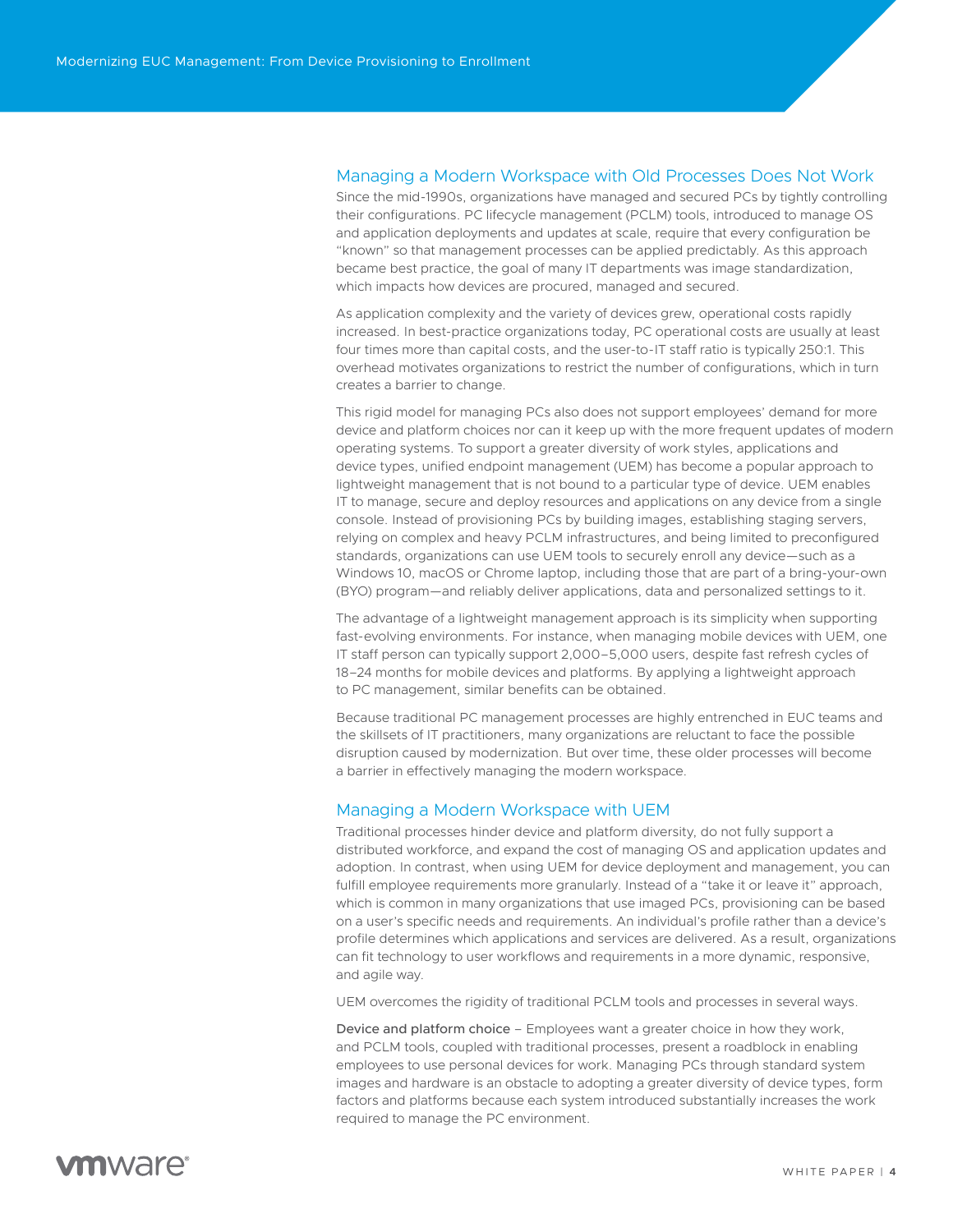Unified endpoint management works across multiple platforms, enabling you to configure, control and monitor a wide range of devices from a single management console. Because configuration processes can be predicated on user-based policies rather than on the underlying hardware configuration, organizations can enable different device ownership models, ensuring that policies follow users on any device.

Distributed workforce – With today's mix of working remotely, from home, and on premises, OS updates, application delivery and device security need to be provided in ways that are independent of location and network. Traditional PC management processes, especially those related to patching and application management, are increasingly out of sync with evolving employee work styles because they are designed to manage devices on the corporate domain and network and are tied to traditional network architectures.

A modern management framework based on UEM overcomes these limitations by keeping all endpoints, whether in the office, remote or in the field, up to date and compliant with corporate policies. New processes can be established to onboard, distribute applications, give secure access to corporate resources, and monitor and support a remote workforce.

OS and application management – Modern operating systems evolve through smaller and more frequent updates that target security fixes and feature enhancements. Old PC management processes were designed for platforms that evolved through major releases that occurred every 3 to 5 years. According to industry experts, the work required to absorb frequent OS updates using traditional PC management processes and to test and pilot applications against new releases increases management costs.

Under a modern management model, not only is the cost of absorbing OS updates lower, but support, administration and deployment also present less overhead.



#### TCO Savings with Modern Management

VMware desktop assessments composite data; Dell Configuration Services; Forrester Total Economic Impact (TEI) report. Deployment costs accrued assuming a 3-year refresh cycle.

Figure 1: Traditional and Modern PC Management Cost Comparison

Indirect costs, or the lost productivity due to downtime and the time spent by users trying to resolve their own issues, are also reduced because devices running dynamic operating systems and their associated applications are generally more reliable than those with static configurations. PCs can increasingly be considered as appliances, and users can quickly swap devices, so the downtime and lost productivity due to an inoperable device are minimized.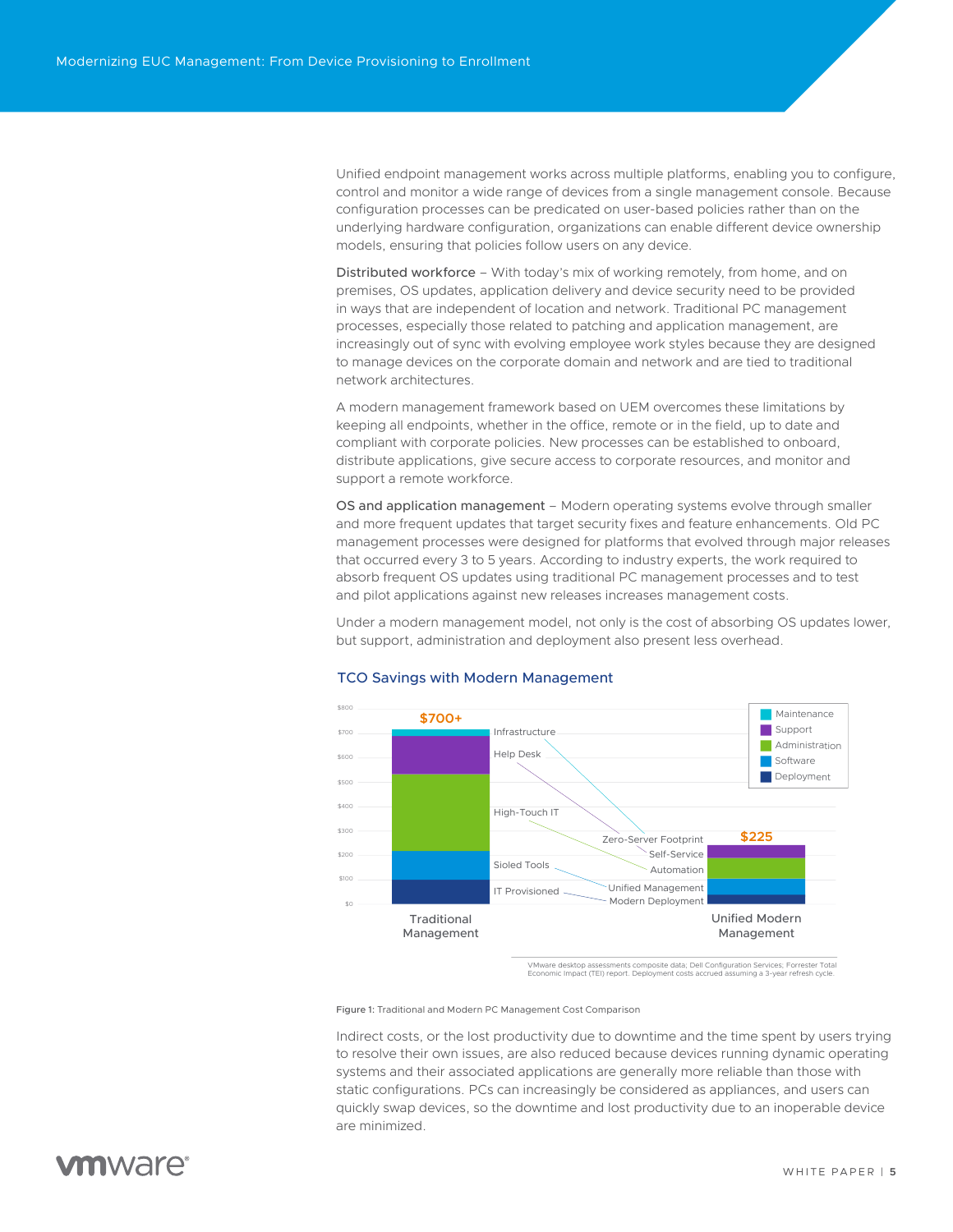#### <span id="page-5-0"></span>How Management Processes Change

Implementing modern management means augmenting existing processes or replacing them with dynamic ones. These changes affect everything from application deployment and testing cycles, engagement with business units, and how information is communicated to IT and respective business units.



Figure 2: How Traditional Processes Change with Modern Management

Dynamic processes reduce overhead, improve agility and introduce security benefits, but transitioning to the new processes also requires reorganizing the EUC team and rebalancing skillsets. IT skills in new tools and approaches need to be expanded while those based on PCLM processes will be in less demand.

Deployment – The labor-intensive and costly processes of PC imaging and domain joining are replaced by an enrollment process that can be applied over any network and across corporate and personal PCs. As a result, new onboarding options become feasible. For instance, employees can receive a ready-to-work PC directly from the manufacturer. Or they can take advantage of self-service enrollment by using their work credentials to join devices to a cloud domain and then pull down their profile, settings and applications. These processes reduce IT involvement in provisioning while delivering a more effective and automated onboarding experience to employees. These options are especially important for organizations with a distributed workforce.

This shift means selecting the onboarding workflow that best suits the organization and its use cases, introducing new tools to replace or work alongside PCLM tools and redesigning enrollment processes accordingly. Some onboarding options could be implemented by the employee, requiring new levels of training, communication and guidance.

Configurations – Under modern management, profiles provide the primary mechanism for managing devices. A profile consists of settings, configurations and restrictions. When combined with compliance policies, the profile enforces corporate rules and procedures. The EUC team can deploy policies via the cloud to remote workers.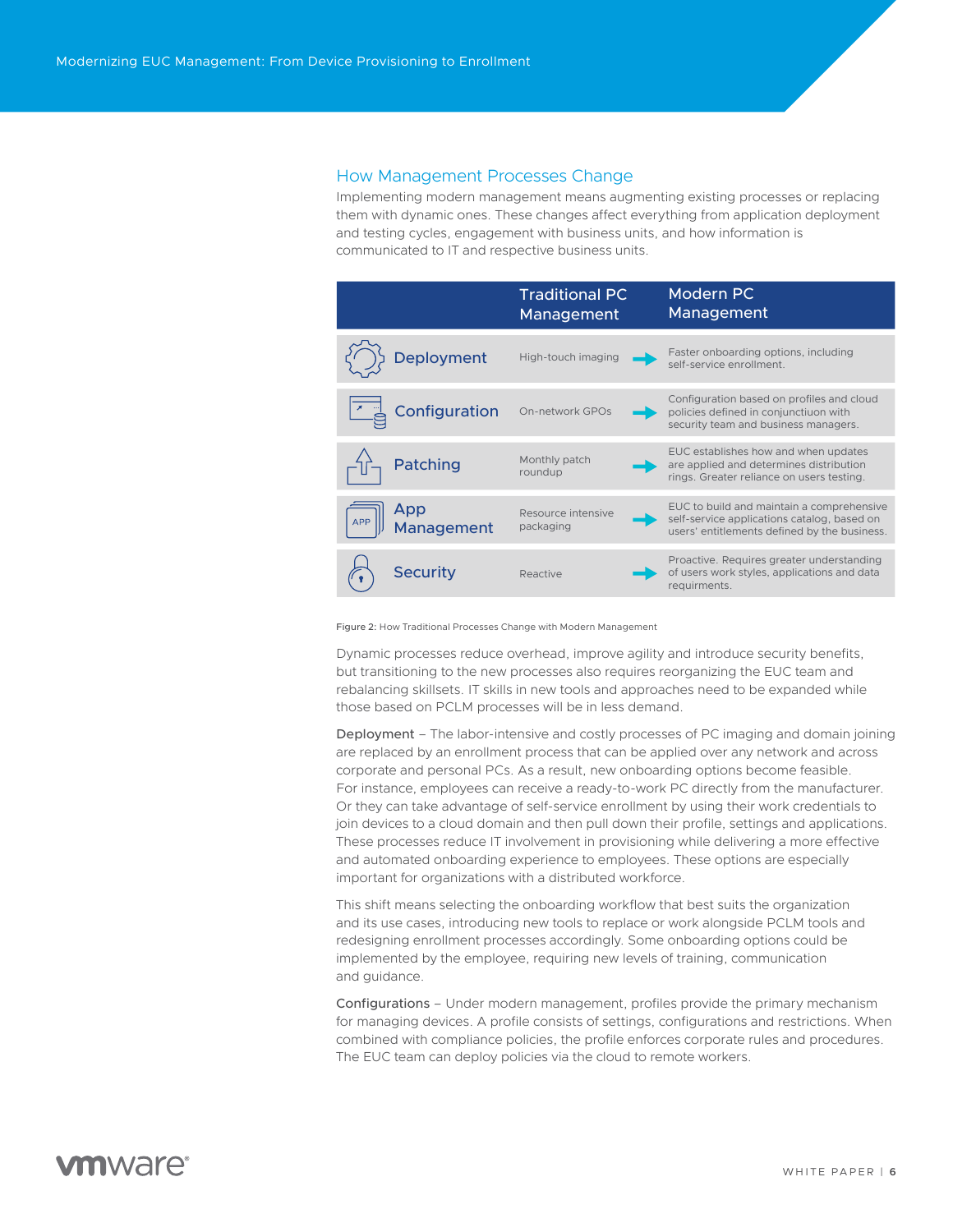Migrating Group Object Policies (GPOs) to a modern management framework can be complex because, in many cases, GPOs contain remnants of older OS versions, applications that have been decommissioned, and other past IT projects. To address the complexity, the EUC team needs to identify the policies that are still relevant and decide on the best approach to configure them under modern management. Creating and managing user profiles and policies requires close collaboration between the EUC team, security and access team, and line-of-business managers to establish and manage user entitlements.

Patching - Patching changes significantly with modern management. The EUC team leverages Windows as a service framework and chooses when and how updates are applied to devices over the air. Updates can be scheduled, forced, or allow the end user to choose when within a period of time set by IT.

For the EUC team, these changes reduce effort because of a greater reliance on the OS vendor and more employee involvement. The EUC team determines the amount of time required to test and deploy updates. With a faster update cadence, application performance needs to be tested more regularly, so investments in automated testing and DevOps are likely needed to reduce the burden on IT. The EUC team creates and updates distribution rings for Windows patches and defines which updates can be automatically approved by the administrator. The move to cloud-based patch management requires greater agility from EUC teams and active engagement with business units in managing and signing off user acceptance testing for new versions of business applications.

Application distribution and management – The shift to modern management is an opportunity to modernize and automate the mechanisms for delivering and managing applications. The self-service application model fits well in an environment that evolves quickly and where applications are ideally independent from the OS. Application stores supplied by the OS vendors partially fulfill this role, however a consolidated catalog that delivers applications of different kinds, including software-as-a service, desktop and mobile applications, offers the best user experience and encourages employees to explore new tools for their productivity needs.

Moving to self-service applications means that EUC staff can move their focus toward creating and managing more comprehensive enterprise catalogs that include all application types. In this scenario, business unit managers assume responsibility for defining and managing employee entitlements to applications and access to corporate resources, so they will need training accordingly. Informing and training employees around the new ways for searching and accessing applications will also be required.

Security – Perhaps the most significant area that benefits from adopting UEM is workspace security. PCLM approaches to security rely on reactive tools, such as malware detection and virus scanning, because the primary security goal is enforcement. Security administrators typically use tools like VPN, encryption and group policies as additional layers of protection for users and devices. These approaches are designed for detection after the fact and are, like PCLM techniques, often based on static device configurations and slow to change.

UEM, coupled with modern endpoint security tools, shifts the security posture toward prevention. The concept of zero trust is rapidly emerging as a more effective method for managing access to corporate applications and data, particularly for new and evolving work styles. Zero trust is not a single technology or product but an approach that considers every user and every device to be untrusted until a number of factors have been verified. Only after verification has been completed is access to corporate applications and data granted. Moreover, the requirement of verification is ongoing rather than occurring once.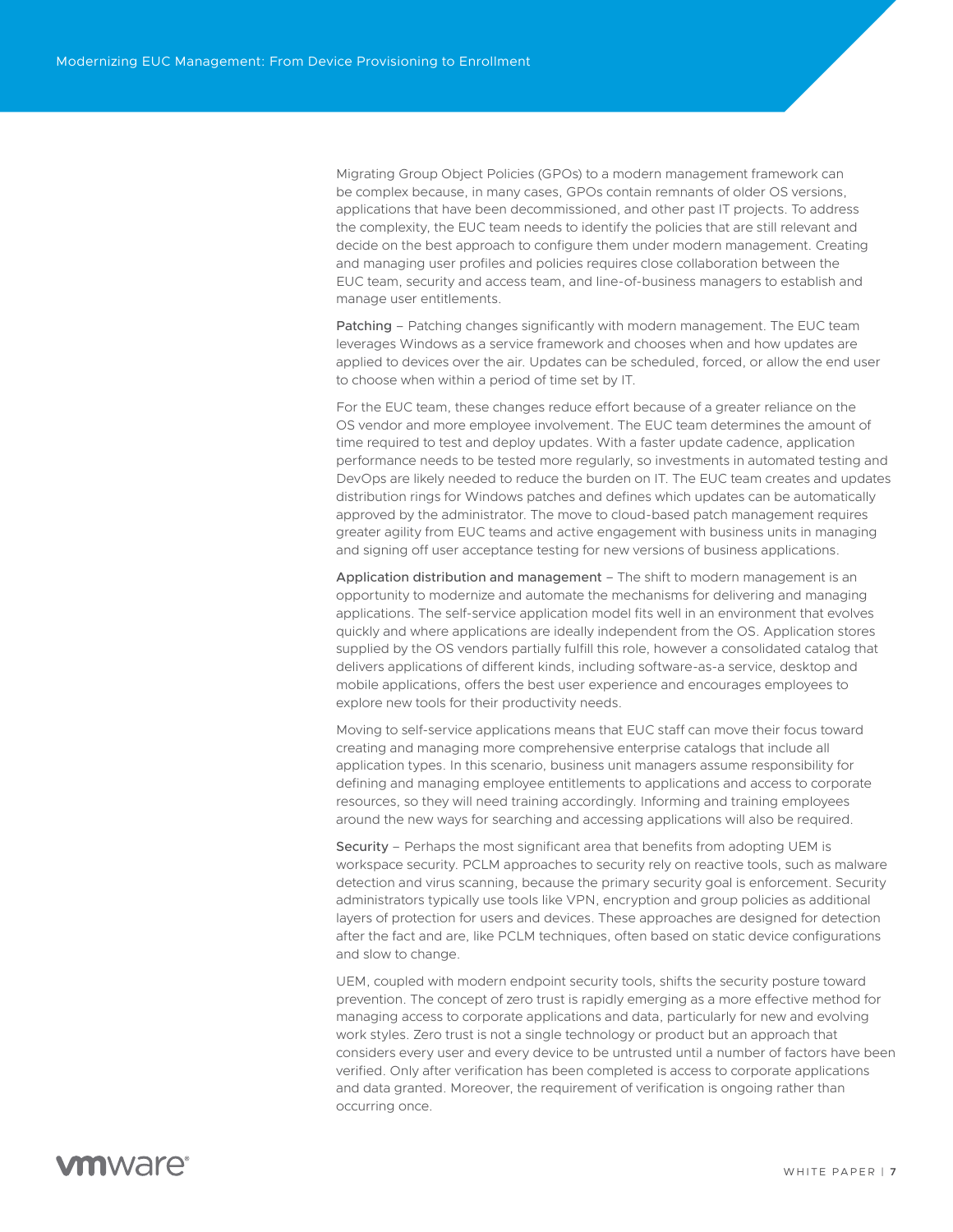Access and availability are governed by user permissions, profiles and entitlements, not device type or ownership. Administrators will need to spend more time understanding and addressing user application and data needs. They must also understand the context of where and when applications are accessed or prohibited to ensure that they correctly enable conditional access based on device type, network, location, time of day, and so on. Collaboration with security teams is a must because the creation, management and enforcement of rule-based policies becomes a joint responsibility, especially when embracing identity management. Security is extended to every aspect of the user and device lifecycles, such as onboarding, entitlement, change management, audits, reporting and retirement.

#### <span id="page-7-0"></span>Going Modern

The shift to modern management reduces overhead and enhances agility—for IT, employees, and the organization. To navigate this shift successfully, many processes and best practices need to be reinvented. Using UEM tools to manage all devices, including PCs, does necessitate reorganizing the EUC team and rebalancing skillsets. IT skills in new tools and approaches need to be expanded while those based on PCLM processes will be in less demand. Organizational structures that separate mobile and desktop management functions need to be rethought as the benefits of a single, combined team tasked with supporting all users and devices become more apparent.

Modernization requires careful planning, effective communication and some organizational change. But these changes also provide a foundation for other key steps in the digital workspace journey, such as moving to new application delivery models, modern onboarding, and unified management for all endpoint devices. The benefits will extend beyond the EUC IT team, enabling critically important changes to be made to security, support, and lines of business.